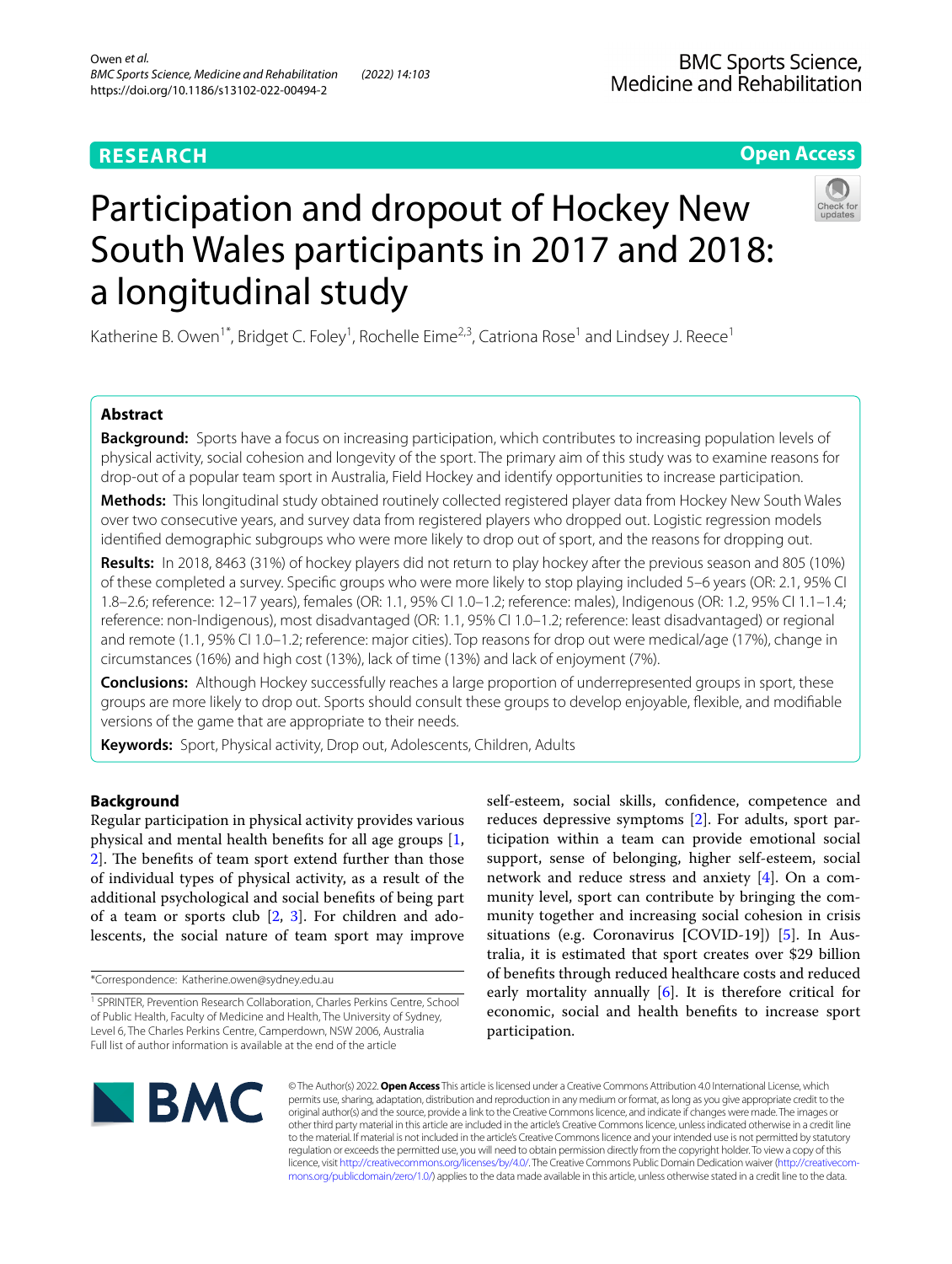The World Health Organisation has recognised that sport is a central element of increasing population levels of physical activity [[7](#page-7-6)]. Increasing physical activity within each sport is a specifc focus of sports governing organisations. Studies examining sport participation have found that participation peaks at around 10–11 years [[8–](#page-7-7) [10\]](#page-7-8), and then declines throughout adolescence [[11\]](#page-7-9) and adulthood  $[8, 10]$  $[8, 10]$  $[8, 10]$ . This peak can partially be explained by children tending to sample multiple sports, and then at approximately 13 years, choosing one sport to specialise in, or dropping out altogether  $[11]$  $[11]$ . The Developmental Model of Sport Participation suggests that is benefcial for 6–12 year olds to sample multiple sports as it can reinforce a range of physical, personal, and mental skills required for future sport success [\[12](#page-7-10)]. In contrast, early specialisation in one sport often leads to dropout due to the heavy training, burnout, injures and a decrease in performance from to overtraining  $[13-15]$  $[13-15]$ . Other common reasons associated with drop out among children are a lack of physical or sport competence and limited enjoyment of sport [[16\]](#page-7-13). Children who have higher perceived competence or actual competence are more likely to enjoy the sport and be intrinsically motivated. Intrinsic motivation exists when the behaviour is viewed as interesting or enjoyable and leads to long-term participation  $[17]$  $[17]$ . The development and implementation of strategic actions which address these reasons are required to reduce sport drop out.

Designing efective national and sub-national sports policy and participation strategies continues to be a challenge in Australia due to a historical lack of sport participation data that is representative of all Australian's participating in sport. With some exceptions [e.g., 8], most studies are limited to small self-report samples that are subject to response bias [\[18\]](#page-7-15). Sport specifc registration data is efectively a census of all members and can provide valuable information about participation trends. Furthermore, sport-specifc registration data is currently underutilised and, if used critically, could inform national sport policy and participation strategies [\[8](#page-7-7)].

Field hockey is a popular sport worldwide and in Australia, with approximately 65,000 Australians playing each year and one quarter of these playing in New South Wales (NSW) [\[10\]](#page-7-8). Field hockey is a high intensity team sport played by people of all ages and levels, ranging from amateur to the elite level  $[19]$ . The sport involves highspeed running with accelerations, decelerations, changes in direction, and tactical skills, with the aim to outscore the opposition [[20\]](#page-7-17). Field hockey can be played on multiple surfaces, some specialised for the sport (watered turf, artifcial/synthetic feld), and others multi-purpose (grass, indoor boarded surface). To play feld hockey, equipment is required including a hockey stick and protective gear

(e.g., mouth guard and shin pads). There is a paucity of research in recreational or community-level hockey participants [e.g., 21], with the focus of studies largely being on elite athlete [\[22\]](#page-7-18). As with many team sports, the population who play hockey are predominately communitylevel players and it is therefore important to understand how to retain or increase the number of participants at this level. The aim of this study was to examine participation and drop-out of feld hockey in NSW using longitudinal data that is representative of hockey participants. Secondly, this study explored the reasons for drop-out to inform strategies that Hockey NSW and other sporting organisations could use to reduce drop-out.

## **Methods**

This longitudinal study obtained routinely collected participant registration data from Hockey NSW over two consecutive years, and a cross-sectional survey. The University of Sydney Human Research Ethics Committee granted ethics approval for this study (Protocol number: 2020/732).

A feld hockey participant was defned as a participant registered with Hockey NSW, the peak body for Field Hockey in NSW. Hockey NSW provided routinely collected participant registration data for all hockey participants in 2017 and 2018. Routinely collected registration data included their unique sport membership ID, and the compulsory questions asked at registration including date of birth, sex, parent's country of birth, disability status (Yes/No/Do not wish to disclose), Indigenous status (Yes/No/ Do not wish to disclose), and residential postcode. This data is a census of most field hockey participants in NSW and includes all ages (i.e., juniors, adults, masters and seniors) and all versions of the game (i.e., indoor and outdoor school competitions, and modifed versions).

Postcode of residence was used to determine socioeconomic status (SES) using the Socio-Economic Index for Area (SEIFA), specifcally the Index of Relative Socio-Economic Disadvantage [[23\]](#page-7-19). SEIFA ranks regions in Australia based on relative socioeconomic disadvantage into percentiles, which were converted into quartiles ranging from 1 (most disadvantaged) to 4 (least disadvantaged). Postcode was also used to categorise location (i.e., metropolitan vs regional and remote areas) using the Accessibility and Remoteness Index of Australia [\[24](#page-7-20)].

Players who participated in 2017 and did not register and participate in 2018, were categorised as having dropped out of feld hockey participation through linking the Hockey NSW 2017 and 2018 data. These members  $(n=8463)$  were invited to participate in an online survey by Hockey NSW during September 2018. The survey was designed to be completed independently by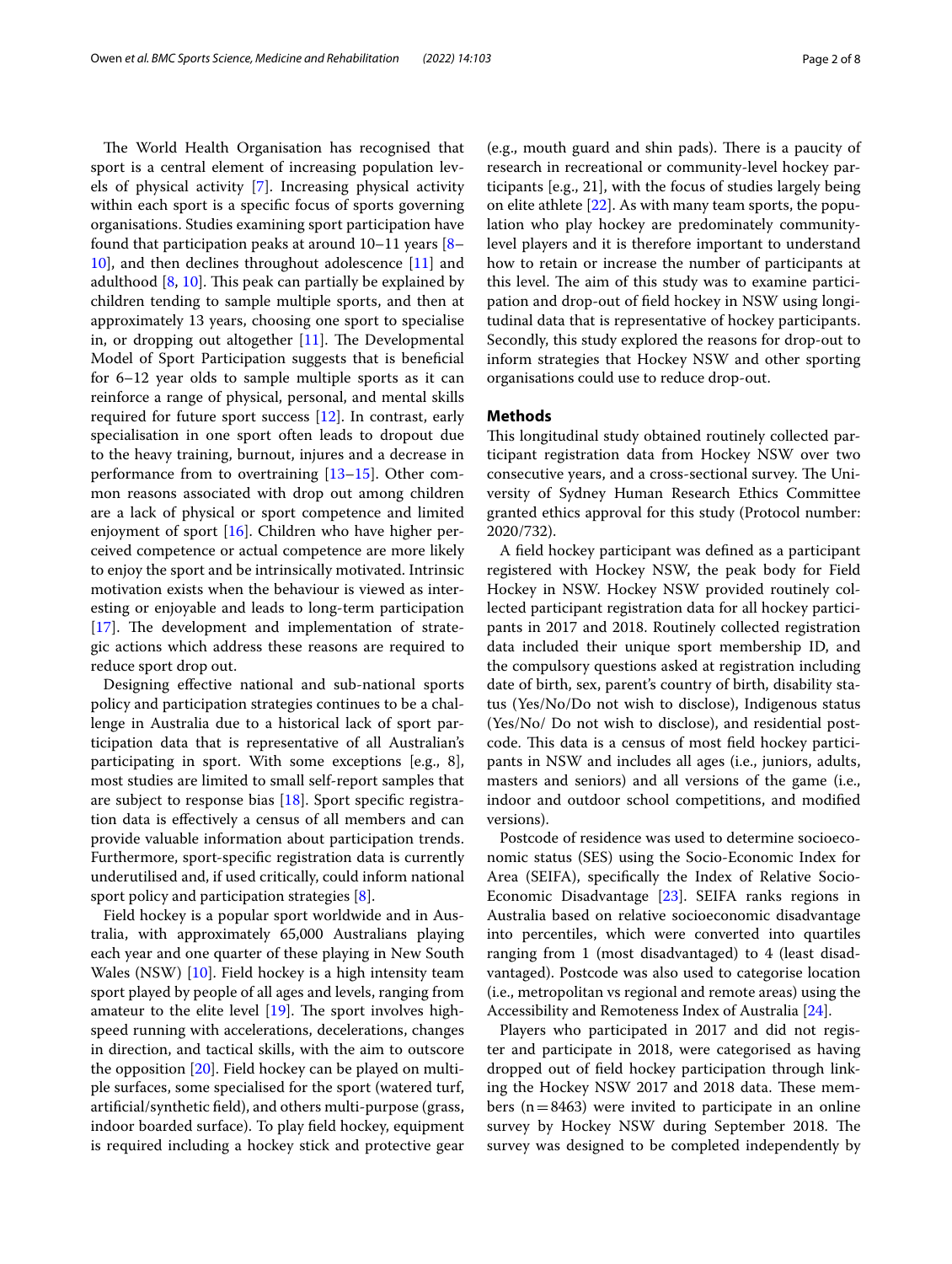hockey registrants over the age of 16 years, or by children with the support of their parent/carer. The first question asked: "What is the main reason for no longer playing hockey?" with response options: (a) change in circumstances, (b) High cost/low value, (c) Loss of interest in hockey, (d) Medical/age, (e) No time/time constrains, (f) Poor experience, (g) Scheduling, (h) no 'social' version of the game offered, (i) Travel, or (j) Other. The second questions asked: "We really miss you, what is the one thing hockey could do to get you back?" with options: (a) Reduce cost, (b) Improve value for money, (c) Provide discounts for multiple family members, (d) Provide opportunity to become an umpire or official, (e) Provide opportunity to volunteer at a club/association, (f) Provide diferent playing options that are more fexible, (g) Improve professionalism and management of association/club, (h) Make the association/club more welcoming and tolerant, (i) Provide training and playing felds closer to where I live, or (j) Other. Participation was voluntary and members who participated were entered in a draw to win one of 2x \$100 Sport gift cards.

## **Data analysis**

Descriptive statistics, including frequencies and proportions were calculated for participants in 2017 and 2018. The 2017 and 2018 registration data was linked using participant's unique player registration ID. We conducted a series of binary logistic regression models to determine the odds ratio (OR) and 95% confdence interval (CI) for dropping out of hockey for each demographic subgroup. We set the reference group to be the subgroup with higher levels of sport participation (e.g., 12–17 years and males) [[8\]](#page-7-7). All analyses were performed in SAS Enterprise Guide 9.4 (SAS Institute, Cary, NC, USA).

## **Results**

## **Demographic characteristics of Hockey NSW participants in 2018**

The total number of participants was similar across 2017  $(N=27,534)$  and 20[1](#page-3-0)8  $(N=26,826)$  (Table 1). Of these, almost half were aged 0–17 years (2017: 47%; 2018: 46%) and more than half were females (2017 and 2018: 58%). Some participants identifed as Indigenous (2017: 5%; 2018: 4%) or having a disability (2017 and 2018: 1%). A greater proportion of participants lived in least disadvantaged areas (2017: 24%; 2018: 25%) compared with the most disadvantaged areas (2017: 15%; 2018: 16%).

## **Demographic characteristics of participants who dropped out of Hockey in 2018**

In 2018, 8463 (31%) of Hockey NSW players did not return to play hockey after the 2017 season (Table [2](#page-4-0)). Compared with the 12–17 year age group, the 5–6 year age group were twice as likely to drop out (OR: 2.1, 95% CI 1.8–2.4) and the 18–34 year age groups were more likely to drop out of hockey (18–25 years OR: 1.6, 95% CI 1.4–1.7; 26–34 years OR: 1.3, 95% CI 1.2–1.4). Females were 9% more likely to drop out compared with males (OR: 1.1, 95% CI 1.0–1.2). Participants who identifed as Indigenous were 21% more likely to drop out compared to those who did not (OR: 1.2, 95% CI 1.1–1.4). Participants with a disability were 32% less likely to drop out compared to those without a disability (OR: 0.7, 95% CI 0.5–0.8). Those in disadvantaged area and regional and remote areas were approximately 10% more likely to drop out (OR: 1.1, 95% CI 1.0–1.2 and OR: 1.1, 95% CI 1.0–1.2, respectively).

#### **Survey responses**

Of the 8463 hockey participants who dropped out after the 2017 season, 805 completed a survey (response rate: 9.5%). The response rate increased with age, with the highest rate in the  $65 +$ year age group (28%). Those living in the least disadvantaged areas were also more likely to respond to the survey (11%) compared to those living in the most disadvantaged areas (8%).

## **Reasons for drop out**

The most common reasons for dropping out of hockey were medical/age (17%), change in circumstances (16%), high cost/low value (13%), no time (12%) and a loss of interest (7%) (Table [3](#page-5-0)).

Of those who indicated medical/age explained why they had not returned, 75% elaborated in the free text box and reported an injury, 15% specifed an illness and 10% stated increasing age. The odds of reporting medical/age significantly increased with age, with the  $55 + year$  age group being 18 times more likely to drop out for medical/ age reasons compared with the 0–17-year age group (OR: 18.4, 95% CI 8.8–38.5).

Change in circumstances included moving interstate (61%) or overseas (16%), and pregnancy (23%). Change in circumstance was a more common reason for dropout among 18–34 years compared with 0–17 years (18– 25 years OR: 4.3, 95% CI 2.4–7.6; 26–34 years OR: 4.5, 95% CI 2.4–8.5), for females compared with males (OR: 2.0, 95% CI 1.3–3.0), and for outer regional and remote areas compared with major cities (OR: 2.8, 95% CI  $1.6 - 5.1$ ).

Participants expanded on high cost and indicated that the cost of participation was too high (81%) and it put a strain on the family budget (19%). High cost was more likely to be reported by 18–44 years compared with 0–17 years (18–25 years: OR 3.3, 95% CI 1.8–6.3; 26–34 years OR: 3.7, 95% CI 1.8–7.4; 35–44 years OR: 2.3, 95% CI 1.2–4.6).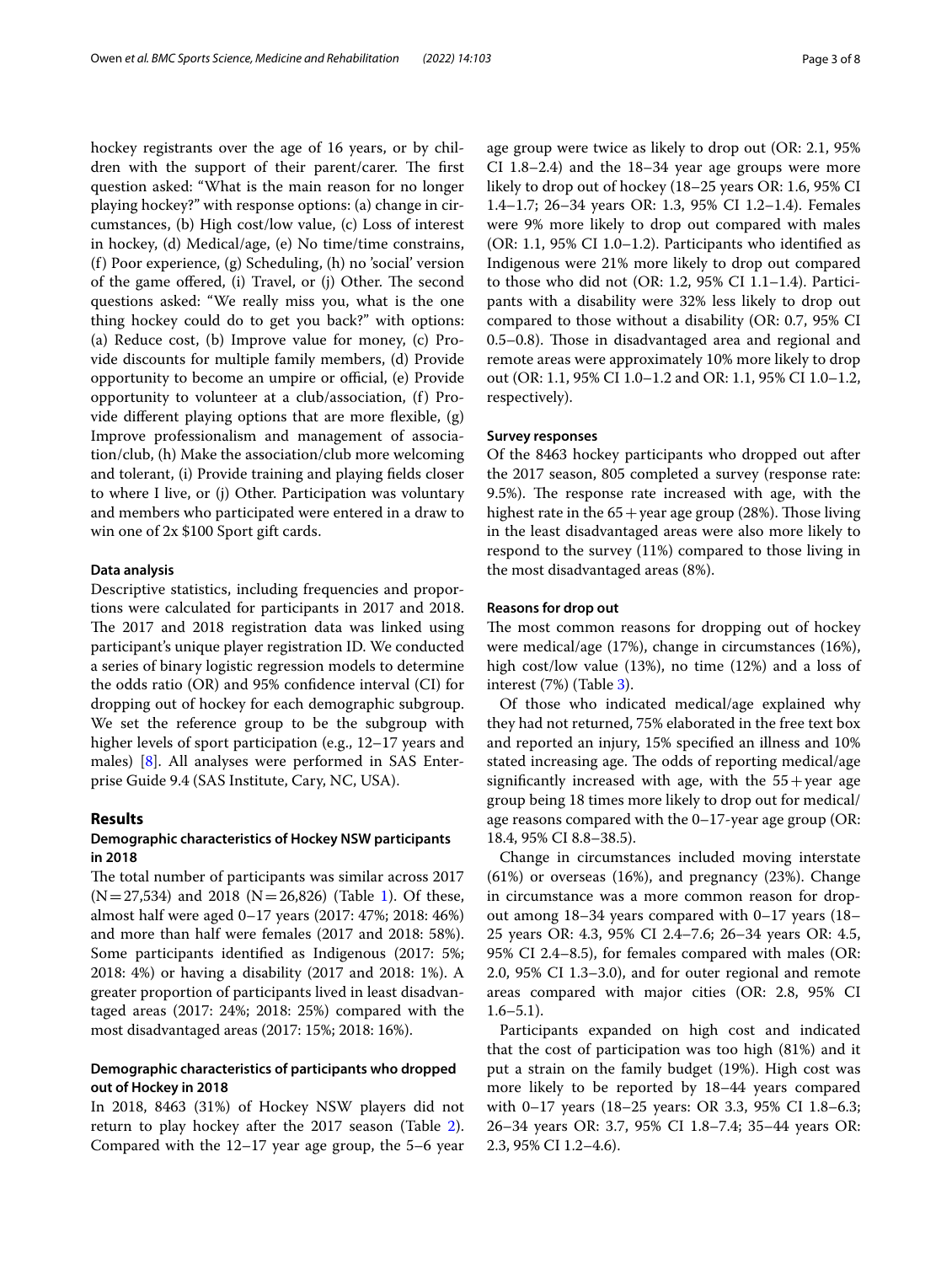|                                    | 2017 registrations |      | 2018 registrations |         | Odds of<br>dropping out<br>in 2018 |
|------------------------------------|--------------------|------|--------------------|---------|------------------------------------|
|                                    | N                  | $\%$ | N                  | $\%$    | OR (95% CI)                        |
| All registrants                    | 27,534             | 100  | 26,826             | 100     |                                    |
| Age category                       |                    |      |                    |         |                                    |
| 5-6 years                          | 1091               | 4.0  | 914                | 3.4     | 2.1(1.8, 2.4)                      |
| 7-11 years                         | 5289               | 19.2 | 5076               | 18.9    | 0.8(0.8, 0.9)                      |
| 12-17 years                        | 6547               | 23.8 | 6369               | 23.7    | Reference                          |
| 18-25 years                        | 3944               | 14.3 | 3812               | 14.2    | 1.6(1.4, 1.7)                      |
| $25 - 34$ years                    | 3253               | 11.8 | 3143               | 11.7    | 1.3(1.2, 1.4)                      |
| 35-44 years                        | 3251               | 11.8 | 3185               | 11.9    | 0.9(0.8, 1.0)                      |
| 45-54 years                        | 2739               | 10.0 | 2802               | 10.5    | 0.8(0.7, 0.8)                      |
| 55-64 years                        | 1112               | 4.0  | 1187               | 4.4     | 0.6(0.5, 0.7)                      |
| $65 + \text{years}$                | 308                | 1.1  | 337                | 1.3     | 0.9(0.7, 1.1)                      |
| Sex                                |                    |      |                    |         |                                    |
| Male                               | 11,319             | 41.1 | 11,200             | 41.8    | Reference                          |
| Female                             | 16,057             | 58.3 | 15,535             | 57.9    | 1.1(1.0, 1.2)                      |
| Missing                            | 158                | 0.6  | 91                 | 0.3     |                                    |
| Country of birth                   |                    |      |                    |         |                                    |
| Australia                          | 15,213             | 55.3 | 21,367             | 79.7    | Reference                          |
| Other                              | 2577               | 9.4  | 3864               | 14.4    | 1.3(0.6, 2.8)                      |
| Missing                            | 9744               | 35.4 | 1595               | $6.0\,$ |                                    |
| A parent born overseas             |                    |      |                    |         |                                    |
| Yes                                | 3189               | 11.6 | 4855               | 18.1    | 1.1(0.5, 2.2)                      |
| No                                 | 11,938             | 43.4 | 17,075             | 63.7    | Reference                          |
| Missing                            | 12,407             | 45.1 | 4896               | 18.3    |                                    |
| Identified as Indigenous           |                    |      |                    |         |                                    |
| Yes                                | 1231               | 4.5  | 1180               | 4.4     | 1.2(1.1, 1.4)                      |
| No                                 | 25,950             | 94.3 | 25,333             | 94.4    | Reference                          |
| Missing                            | 353                | 1.3  | 313                | 1.2     |                                    |
| Identified as having a Disability  |                    |      |                    |         |                                    |
| Yes                                | 305                | 1.1  | 337                | 1.3     | 0.7(0.5, 0.9)                      |
| No                                 | 26,910             | 97.7 | 26,239             | 97.8    | Reference                          |
| Missing                            | 319                | 1.2  | 250                | 0.9     |                                    |
| Socio-economic status              |                    |      |                    |         |                                    |
| 1st quartile (most disadvantaged)  | 4244               | 15.4 | 4221               | 15.7    | 1.1(1.0, 1.2)                      |
| 2nd quartile                       | 9429               | 34.2 | 9130               | 34.0    | 1.1(1.0, 1.2)                      |
| 3rd quartile                       | 6682               | 24.3 | 6550               | 24.4    | 1.1(1.0, 1.1)                      |
| 4th quartile (least disadvantaged) | 6661               | 24.2 | 6569               | 24.5    | Reference                          |
| Missing                            | 518                | 1.9  | 356                | 1.3     |                                    |
| Location                           |                    |      |                    |         |                                    |
| Major cities                       | 12,612             | 45.8 | 12,358             | 46.1    | Reference                          |
| Inner regional                     | 12,356             | 44.9 | 12,048             | 44.9    | 1.1(1.1, 1.2)                      |
| Outer regional and remote          | 2124               | 7.7  | 2137               | $8.0\,$ | 1.1(1.0, 1.2)                      |
| Missing                            | 442                | 1.6  | 283                | 1.1     |                                    |

## <span id="page-3-0"></span>**Table 1** Hockey NSW registration demographics and the odds of dropping out in the 2018 season

OR: Odds ratio; CI: confdence interval. This table uses registration data only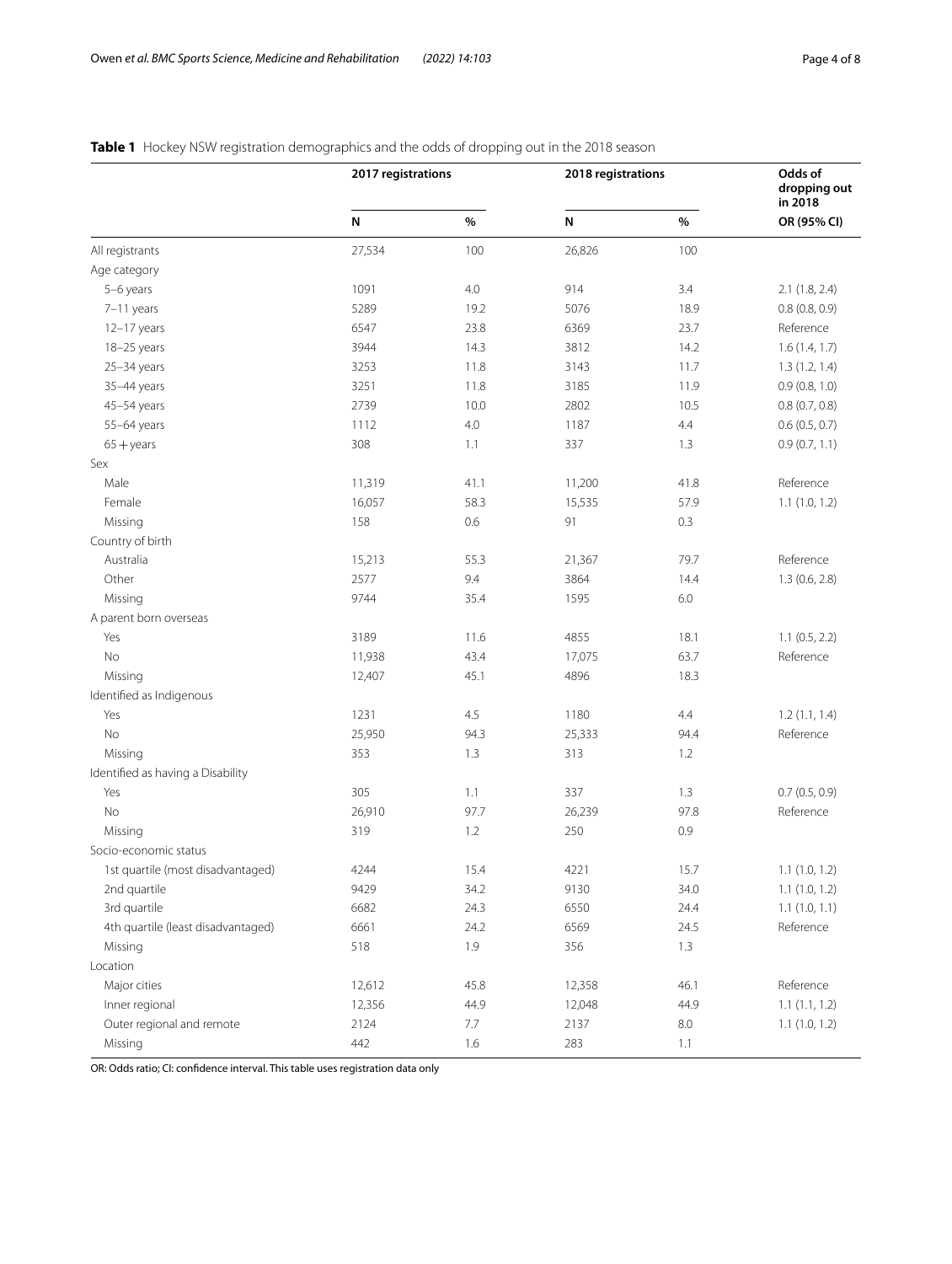|                                    | 2018 registration dropouts |       | 2018 registration dropouts who<br>completed a survey |       | Response rate |
|------------------------------------|----------------------------|-------|------------------------------------------------------|-------|---------------|
|                                    | N                          | $\%$  | N                                                    | $\%$  | $\%$          |
| All registrants                    | 8463                       | 100.0 | 805                                                  | 100.0 | 9.5           |
| Age category                       |                            |       |                                                      |       |               |
| $0-17$ years                       | 3862                       | 45.6  | 258                                                  | 32.1  | 6.7           |
| 18-25 years                        | 1574                       | 18.6  | 140                                                  | 17.4  | 8.9           |
| $26 - 34$ years                    | 1152                       | 13.6  | 88                                                   | 10.9  | 7.6           |
| 35-44 years                        | 889                        | 10.5  | 128                                                  | 15.9  | 14.4          |
| 45-54 years                        | 673                        | 8.0   | 117                                                  | 14.5  | 17.4          |
| 55-64 years                        | 231                        | 2.7   | 51                                                   | 6.3   | 22.1          |
| $65 + \text{years}$                | 82                         | 1.0   | 23                                                   | 2.9   | 28.0          |
| Sex                                |                            |       |                                                      |       |               |
| Male                               | 3321                       | 39.9  | 330                                                  | 41.0  | 9.9           |
| Female                             | 4993                       | 60.1  | 475                                                  | 59.0  | 9.5           |
| Socio-economic status              |                            |       |                                                      |       |               |
| 1st quartile (most disadvantaged)  | 1316                       | 15.6  | 111                                                  | 13.8  | 8.4           |
| 2nd quartile                       | 2888                       | 34.1  | 281                                                  | 34.9  | 9.7           |
| 3rd quartile                       | 2001                       | 23.6  | 204                                                  | 25.3  | 10.2          |
| 4th quartile (least disadvantaged) | 1933                       | 22.8  | 203                                                  | 25.2  | 10.5          |
| Location                           |                            |       |                                                      |       |               |
| Major cities                       | 3657                       | 44.8  | 384                                                  | 47.7  | 10.5          |
| Inner regional                     | 3847                       | 47.1  | 357                                                  | 44.4  | 9.3           |
| Outer regional and remote          | 667                        | 8.2   | 62                                                   | 7.7   | 9.3           |

#### <span id="page-4-0"></span>**Table 2** Hockey NSW drop out registration and survey demographics

Age was categorised in a multiple-choice question in the survey and therefore cannot be broken down any further

Those who reported they 'lost interest in hockey' (7%) had other recreational commitments (40%), or other sporting commitments  $(60\%)$ . The 0-17-year age group was signifcantly more likely to report losing interest in hockey compared to all other age groups. The most disadvantaged group were also more likely to report losing interest compared to the least disadvantaged group (OR: 2.4, 95% CI 1.0–5.9) and participants living in inner regional areas were more likely to report losing interest compared with participants living in major cities (OR: 2.1, 95% CI 1.2–3.9).

### **Strategies to prevent drop out**

Hockey participants who dropped out of the sport suggested that Hockey NSW might get them to return to play if they reduced the cost (31%), did nothing at this point in time (15%) or provided additional hockey felds for training and games closer to where the registrant lives (9%). Suggesting that hockey should lower the costs was reported by a higher proportion of registrants living in the most disadvantages areas (35%) compared to those living in the least disadvantaged areas (26%). Half (51%) of the 18–25-year age group reported that lowering the

cost of hockey would get them to return to play compared with 16% of people in the 0–17 year age group.

## **Discussion**

This study utilized registration data over a two-year period from the main sporting organization for feld hockey in NSW, to examine sport participation and dropout. In 2018, one third (31%) of hockey registrants did not return after the 2017 season. We found that groups who were most likely to drop out included the 5–6 year and 18–35 year age groups, females, Indigenous, disadvantaged and regional or remote areas. Top reasons for drop out were medical/age, change in circumstances, high cost, and lack of time. Understanding key demographic groups that do not return to the sport, as well as motives for dropping out, can unlock the potential for new strategic plans and policies to increase participation in hockey, and other sports.

Hockey NSW reaches a large proportion of participants who are underrepresented in sports participation, including females, Indigenous, disadvantaged, and regional and remote areas. A positive fnding of this study was that females made up 58% of all hockey participants in 2017 and 2018 and were signifcantly less likely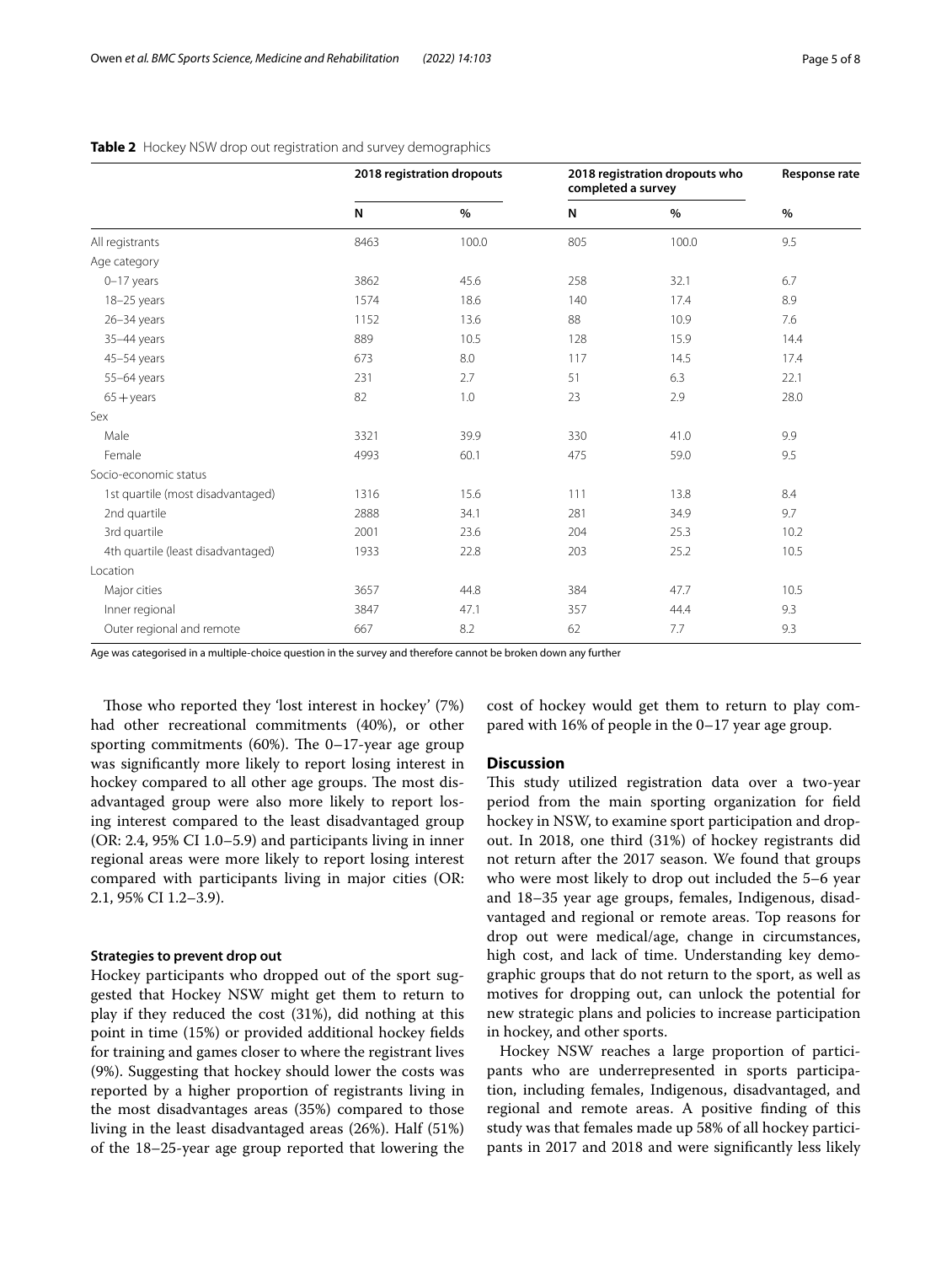|                                         | Medical/age<br>$(N = 133; 17%)$ OR<br>(95% CI) | <b>Change in circumstances</b><br>$(N = 126; 16\%)$ OR (95% CI) | High cost ( $N = 105$ ;<br>13%) OR (95% CI) | No time $N = 99$ ;<br>12%) OR (95% CI) | Loss of interest<br>$(N = 57; 7%) OR$<br>(95% CI) |
|-----------------------------------------|------------------------------------------------|-----------------------------------------------------------------|---------------------------------------------|----------------------------------------|---------------------------------------------------|
| Age category                            |                                                |                                                                 |                                             |                                        |                                                   |
| $0-17$ years                            | Reference                                      | Reference                                                       | Reference                                   | Reference                              | Reference                                         |
| 18-25 years                             | 1.8(0.8, 4.1)                                  | 4.3(2.4, 7.6)                                                   | 3.3(1.8, 6.3)                               | 1.2(0.7, 2.2)                          | 0.2(0.1, 0.5)                                     |
| $26 - 34$ years                         | 2.1(0.8, 5.2)                                  | 4.5(2.4, 8.5)                                                   | 3.7(1.8, 7.4)                               | 1.3(0.7, 2.7)                          | $0.1$ (0.0, 0.4)                                  |
| 35-44 years                             | 5.0(2.4, 10.3)                                 | 2.5(1.3, 4.6)                                                   | 2.3(1.2, 4.6)                               | 1.1(0.6, 2.1)                          | $0.1$ (0.0, 0.4)                                  |
| 45-54 years                             | 11.5 (5.8, 22.9)                               | 0.8(0.3, 1.8)                                                   | 1.8(0.9, 3.8)                               | 1.4(0.7, 2.6)                          | 0.2(0.1, 0.5)                                     |
| $55 + \gamma$ ears                      | 18.4 (8.8, 38.5)                               | 1.0(0.4, 2.4)                                                   | 1.4(0.6, 3.5)                               | 0.3(0.1, 1.1)                          | $0.1$ (0.0, 0.5)                                  |
| Sex                                     |                                                |                                                                 |                                             |                                        |                                                   |
| Male                                    | Reference                                      | Reference                                                       | Reference                                   | Reference                              | Reference                                         |
| Female                                  | 0.8(0.6, 1.2)                                  | 2.0(1.3, 3.0)                                                   | 0.9(0.6, 1.4)                               | 1.1(0.7, 1.7)                          | 1.0(0.6, 1.6)                                     |
| Socioeconomic status                    |                                                |                                                                 |                                             |                                        |                                                   |
| 1st quartile (most disadvan-<br>taged)  | 1.4(0.8, 2.6)                                  | 0.7(0.3, 1.4)                                                   | 1.6(0.8, 3.1)                               | 0.5(0.2, 1.0)                          | 2.4(1.0, 5.9)                                     |
| 2nd quartile                            | 1.3(0.8, 2.1)                                  | 1.3(0.8, 2.2)                                                   | 1.4(0.8, 2.5)                               | 0.7(0.4, 1.2)                          | 1.2(0.5, 2.8)                                     |
| 3rd quartile                            | 1.2(0.7, 2.0)                                  | 1.2(0.7, 2.0)                                                   | 1.2(0.7, 2.2)                               | 0.8(0.4, 1.3)                          | 2.6(1.2, 5.8)                                     |
| 4th quartile (least disadvan-<br>taged) | Reference                                      | Reference                                                       | Reference                                   | Reference                              | Reference                                         |
| Location                                |                                                |                                                                 |                                             |                                        |                                                   |
| Major cities                            | Reference                                      | Reference                                                       | Reference                                   | Reference                              | Reference                                         |
| Inner regional                          | 1.10(0.7, 1.6)                                 | 0.8(0.5, 1.2)                                                   | 1.4(0.9, 2.2)                               | 0.6(0.4, 0.9)                          | 2.1(1.2, 3.9)                                     |
| Outer regional and remote               | 0.9(0.4, 1.9)                                  | 2.8(1.6, 5.1)                                                   | 1.0(0.4, 2.4)                               | 0.48(0.2, 1.3)                         | 1.8(0.6, 5.0)                                     |

#### <span id="page-5-0"></span>**Table 3** Odds of reporting the top reasons for drop out by demographic characteristics

OR: Odds ratio; CI: confdence interval. Age was categorised in a multiple-choice question in the survey and therefore cannot be broken down any further. The 55–64 and  $65 +$ year age groups were combined due to small numbers

to drop out of hockey compared with men. Reducing the prevalence of inactivity in women, without changing the prevalence in men, would achieve the 2025 WHO global target for inactivity  $[25]$  $[25]$ . This is a positive finding and hockey should continue to strive for gender equity within the sport.

Although Hockey NSW successfully reaches a large proportion of underrepresented groups in sport, these groups are more likely to drop out (with the exception of females). To efectively retain these population groups in sport, Hockey NSW (and all sports) should adapt elements of their sport delivery. Staley et al. (2019) suggests sports should recruit appropriate product deliverers, build the capacity of the delivery organisation, and develop relevant social sport products which align with the specifc needs and characteristics of the target groups [[26\]](#page-7-22). For example, Peralta, Cinelli (28) conducted a sportbased mentoring program with remote Aboriginal communities in Australia. All parts of the program design and evaluation were conducted in consultation with an Aboriginal organisation and Aboriginal community members within each community to ensure that the program met each specific school and student needs. This resulted in the program successfully engaging Aboriginal youth living in remote communities. National and state sporting organisations should consult with community groups that advocate for these underrepresented sections of society to develop sport products that are popular among the cohort and appropriate to their needs.

People living with a disability are underrepresented in Hockey, but when they do register, they are less likely to drop out compared with registrants without a disability. Only 1.3% of hockey registrants identifed as having a disability, whereas 18% of the Australian population are estimated to have a disability [\[28](#page-7-23)]. People living with disabilities face additional barriers to participation in team sports, compared to those without a disability such as a lack of disability-trained coaches/instructors, unwillingness to be inclusive, negative societal attitudes towards disability, and a lack of local opportunities [\[29](#page-7-24)]. To increase representativeness of people living with disabilities, multiple collaborative approaches are needed. For example, disability organisations could collaborate with state and national sports organisations to develop introductory programs for children with disabilities that could be delivered in schools, increasing the accessibility of sport to this cohort. Respondants living with a disability who registered in 2017 were more likely to reregister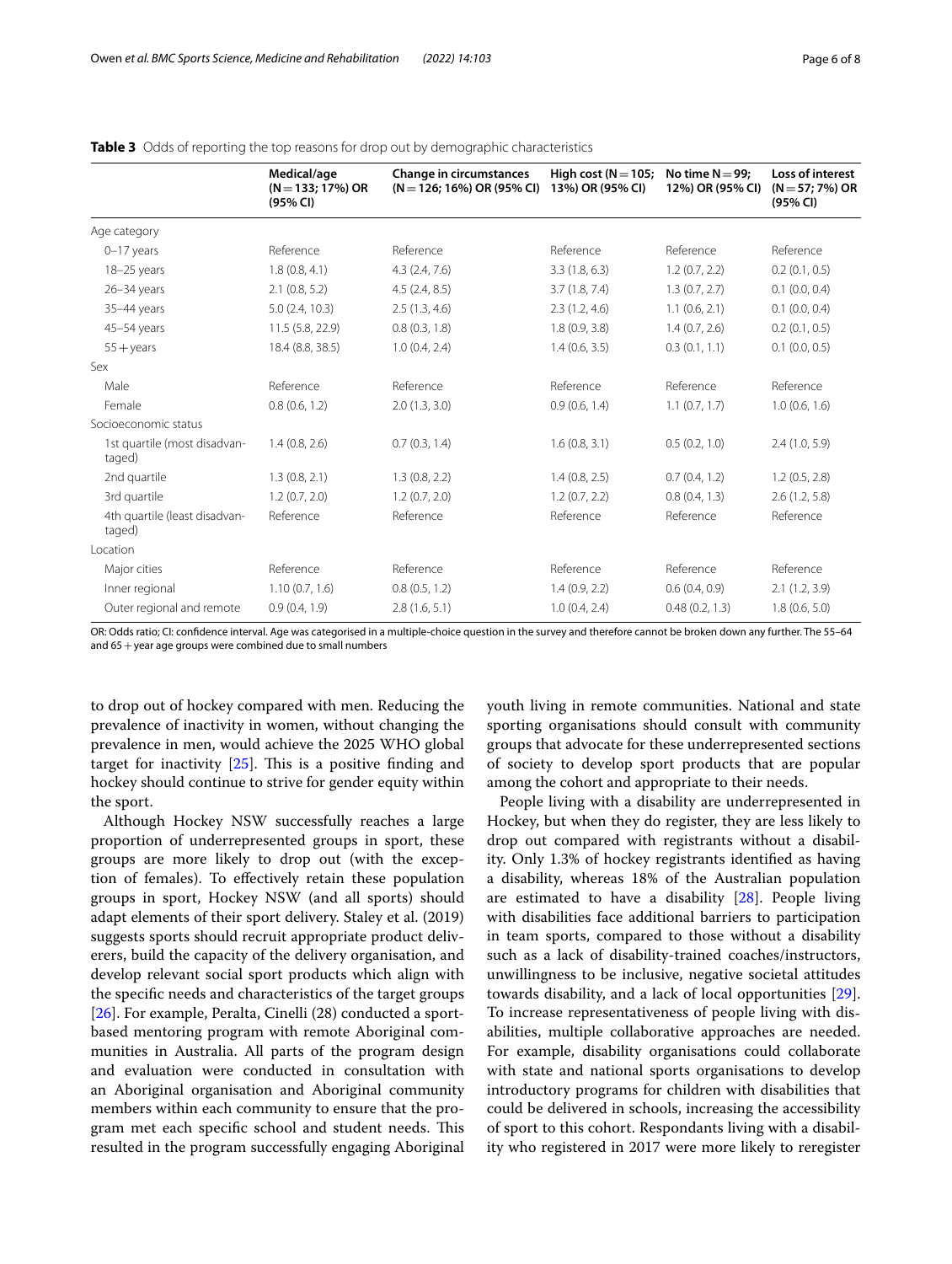in 2018. Data from these participants provides a unique rich source of data on retention in sport for people living with disabilities. Future studies should conduct qualitative studies on why people living with disabilities become engaged and remain in sport.

Young children (5–6 years) were signifcantly more likely to drop out of hockey compared to any other age group. The top reason for dropout among this age group was losing interest because they had other sporting commitments, which is consistent with a recent systematic review  $[16]$  $[16]$ . These findings could be partially explained by children of this age sampling multiple diferent sports before deciding which one they want to specialize and focus on [[11\]](#page-7-9). Ensuring that children enjoy sport and promoting the sampling of diferent sports could lead to increased long-term sport participation. Adults aged 18–35 were more likely to drop out of hockey than adolescents, where the highest rates of drop out are usually observed.

Cost was a common reason for drop out, particularly for people living in the most disadvantaged areas. This is consistent with the fndings of a recent systematic review that identifed cost as one of the top barriers to sport [\[30](#page-7-25)]. The cost of participating in some sports can be high and often includes registration, uniforms and sporting equipment. Overcoming the cost barrier, while remaining fnancially viable is a challenge for sports to overcome. Governments can assist sports organisations through the implementing voucher programs and tax rebates which aim to reduce the cost of sports participation. Although promotion of such initiatives to individuals living in disadvantaged areas should be strengthened [\[31](#page-7-26), [32](#page-7-27)]. Sport voucher programs are only one part of a multi-component, approach to improving accessibility to sport participation, however they may allow organsiations to focus on overcoming remaining barriers. National sporting organisations, such as Sport Australia should work with the sector to develop partnerships across government and industries such as health, education, retail, digital and science to create new opportunities for investment in sport.

The strengths of this study include using the registration data over a two-year period from the peak body for feld hockey in NSW. Drawing from a sample of approximately 65,000 hockey participants each year, this data set represents most hockey participants in the state. This data is a key asset to interpretation of these findings as it provides an accurate representation of players, and a stronger evidence base for decision making for the sport of feld hockey. A limitation of this study was that we could not determine whether hockey members who dropped out started participating in another sport or stopped sport participation altogether. It is typical for young children to drop out and trial other sports; therefore, would be benefcial to collect more than two-years of data and data from diferent sports to identify different participation trajectories. Future studies should obtain longitudinal data over at least 3 years. The short surveys provide in depth understanding of why participants dropped out and make clear recommendations on how Hockey NSW could try to increase participation. We recommend that surveys like this one are sent to all hockey members on a longitudinal basis to inform future strategic decisions. Future surveys should use standardised questions to enhance the comparability of the survey data to other states in Australia or other sports. A limitation of this study was the broad age ranges collected within the survey. Future surveys should collect more detailed age data to allow comparisons with the registration data and enable a comprehensive understanding of how drop out changes across the lifespan. Another limitation of this study was the low response rate, especially in the younger age groups and most disadvantaged areas. Therefore, caution is warranted when interpreting the survey results and future studies should implement strategies to increase response rates amongst the younger age groups and most disadvantaged areas to provide a more representative survey sample.

It is timely to note the impact that COVID-19 has had on community sport, with social and physical distancing measures, lockdowns of small businesses, schools and overall social activities, and disruptions to many regular aspects of life, including sport and physical activity. As these measures and lockdowns begin to lift, understanding how to engage people in sport, maintain their engagement, and preventing drop-out is essential, not just for participant outcomes but sport sustainability.

## **Conclusions**

Increasing and maintaining sport participation is a priority for sports. Although Hockey successfully reaches a large proportion of underrepresented groups in sport (children and young adults, females, Indigenous, disadvantaged and regional or remote areas), these groups are more likely to drop out. Sports should consult these groups to develop enjoyable, fexible, and modifable versions of the game that are appropriate to their needs.

#### **Acknowledgements**

The authors wish to acknowledge Hockey NSW.

#### **Author contributions**

KO, BF, CR, RE, and LR contributed to the conception and design of the work. KO performed all analyses and drafted the manuscript. All authors revised the manuscript critically and approved the fnal version to be submitted. All authors read and approved the fnal manuscript.

#### **Funding**

No funding.